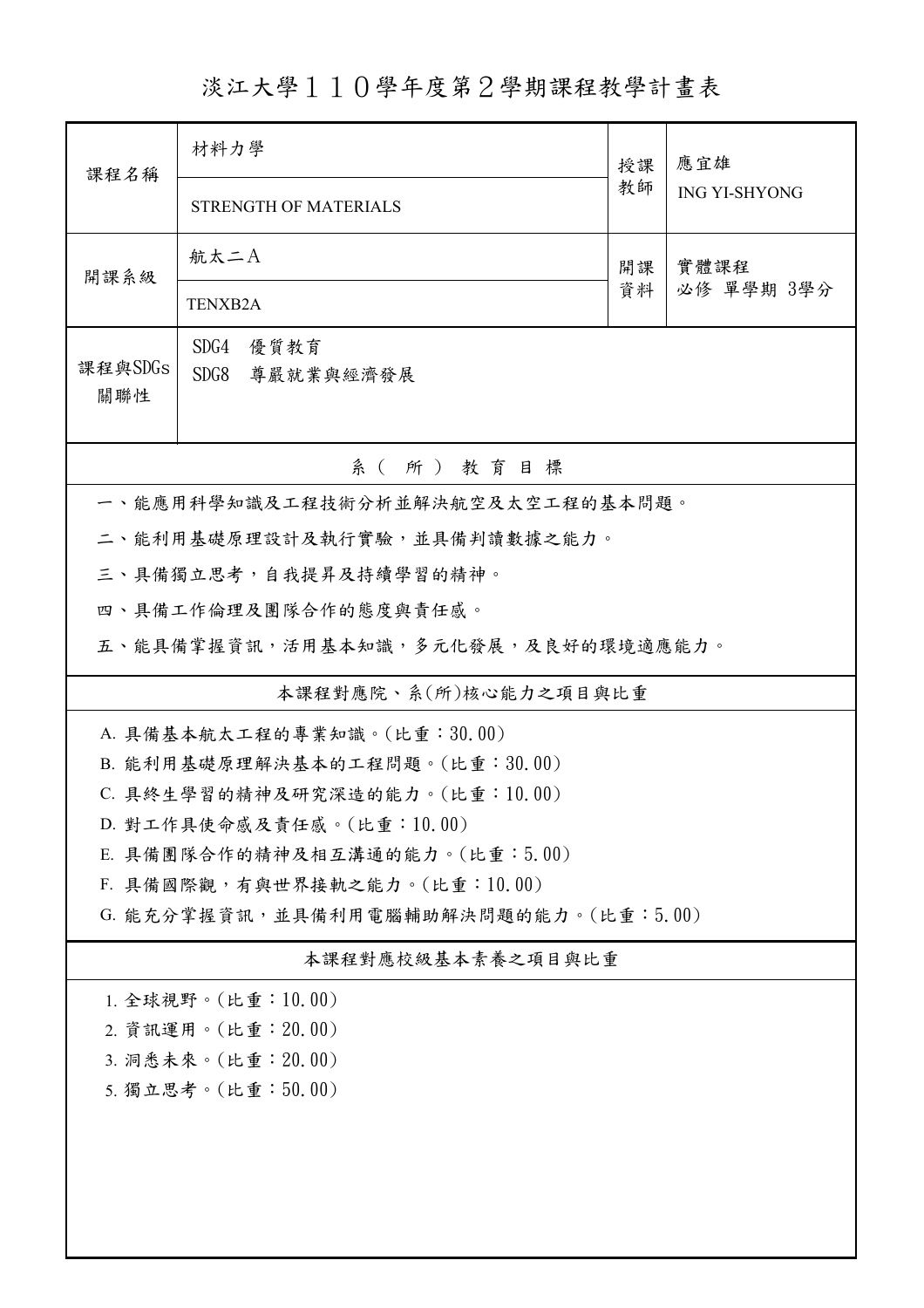| 本課程教導學生瞭解材料力學的基本原理與方法,主題包含了:靜力平衡分<br>析、支承條件、靜定平面結構(桿、樑、桁架)、結構之應力與應變、應力狀<br>態(剪力、彎矩、扭力)、靜不定系統、位移與變形。                                    |          |                                 |            |                                                                                                                                                                                                                                                                                                                                                                                                        |                      |  |
|----------------------------------------------------------------------------------------------------------------------------------------|----------|---------------------------------|------------|--------------------------------------------------------------------------------------------------------------------------------------------------------------------------------------------------------------------------------------------------------------------------------------------------------------------------------------------------------------------------------------------------------|----------------------|--|
| 课程简介<br>deformations.                                                                                                                  |          |                                 |            | This course introduces students to the fundamental principles and methods<br>of solid mechanics. Topics covered include: analysis of static equilibrium.<br>support conditions, analysis of static-determinate planar structures (bars,<br>beams, trusses), stresses and strains in structures, states of stress (shear,<br>bending, torsion), statically indeterminate systems, and displacements and |                      |  |
| 本課程教學目標與認知、情意、技能目標之對應                                                                                                                  |          |                                 |            |                                                                                                                                                                                                                                                                                                                                                                                                        |                      |  |
| 將課程教學目標分別對應「認知 (Cognitive)」、「情意 (Affective)」與「技能(Psychomotor)」<br>的各目標類型。                                                              |          |                                 |            |                                                                                                                                                                                                                                                                                                                                                                                                        |                      |  |
| 一、認知(Cognitive):著重在該科目的事實、概念、程序、後設認知等各類知識之學習。<br>二、情意(Affective):著重在該科目的興趣、倫理、態度、信念、價值觀等之學習。<br>三、技能(Psychomotor):著重在該科目的肢體動作或技術操作之學習。 |          |                                 |            |                                                                                                                                                                                                                                                                                                                                                                                                        |                      |  |
| 序<br>號                                                                                                                                 |          | 教學目標(中文)                        |            | 教學目標(英文)                                                                                                                                                                                                                                                                                                                                                                                               |                      |  |
|                                                                                                                                        | 學原理與方法。  | 使學生了解固體力學相關之基本力                 |            | To understand the fundamental principles and<br>methods of solid mechanics.                                                                                                                                                                                                                                                                                                                            |                      |  |
|                                                                                                                                        |          | 2 使學生了解結構元件之應力、應<br>變、位移的意義與關係。 |            | To understand the definitions and relations of<br>stresses, strains, and displacements in structural<br>elements.                                                                                                                                                                                                                                                                                      |                      |  |
|                                                                                                                                        |          | 之結構(桿、樑、桁架)。                    |            | 3 使學生學會分析靜定與靜不定問題 To learn to analyze determinate and indeterminate<br>structures (bars, beams, trusses).                                                                                                                                                                                                                                                                                              |                      |  |
|                                                                                                                                        | 工程問題的能力。 |                                 |            | 培養學生利用數學及物理觀念分析  To develop the ability of analyzing engineering<br>problems with mathematics and physics theorems.                                                                                                                                                                                                                                                                                    |                      |  |
|                                                                                                                                        |          |                                 |            | 教學目標之目標類型、核心能力、基本素養教學方法與評量方式                                                                                                                                                                                                                                                                                                                                                                           |                      |  |
| 序<br>號                                                                                                                                 | 目標類型     | 院、系 $(\text{m})$<br>核心能力        | 校級<br>基本素養 | 教學方法                                                                                                                                                                                                                                                                                                                                                                                                   | 評量方式                 |  |
| -1                                                                                                                                     | 認知       | <b>ABCDF</b>                    | 135        | 講述、討論                                                                                                                                                                                                                                                                                                                                                                                                  | 測驗、討論(含課<br>堂、線上)    |  |
| 2                                                                                                                                      | 認知       | <b>ABCD</b>                     | 135        | 講述、討論                                                                                                                                                                                                                                                                                                                                                                                                  | 測驗、討論(含課<br>堂、線上)    |  |
| 3                                                                                                                                      | 認知       | <b>ABCDEF</b>                   | 135        | 講述、討論                                                                                                                                                                                                                                                                                                                                                                                                  | 測驗、討論(含課<br>堂、線上)    |  |
| $\overline{4}$                                                                                                                         | 認知       | <b>ABCDEFG</b>                  | 1235       | 講述、討論                                                                                                                                                                                                                                                                                                                                                                                                  | 測驗、討論(含課<br>堂、線上)、實作 |  |
|                                                                                                                                        |          |                                 |            | 授課進度表                                                                                                                                                                                                                                                                                                                                                                                                  |                      |  |
| 週<br>次                                                                                                                                 | 日期起訖     | 內 容 (Subject/Topics)<br>備註      |            |                                                                                                                                                                                                                                                                                                                                                                                                        |                      |  |
|                                                                                                                                        |          |                                 |            |                                                                                                                                                                                                                                                                                                                                                                                                        |                      |  |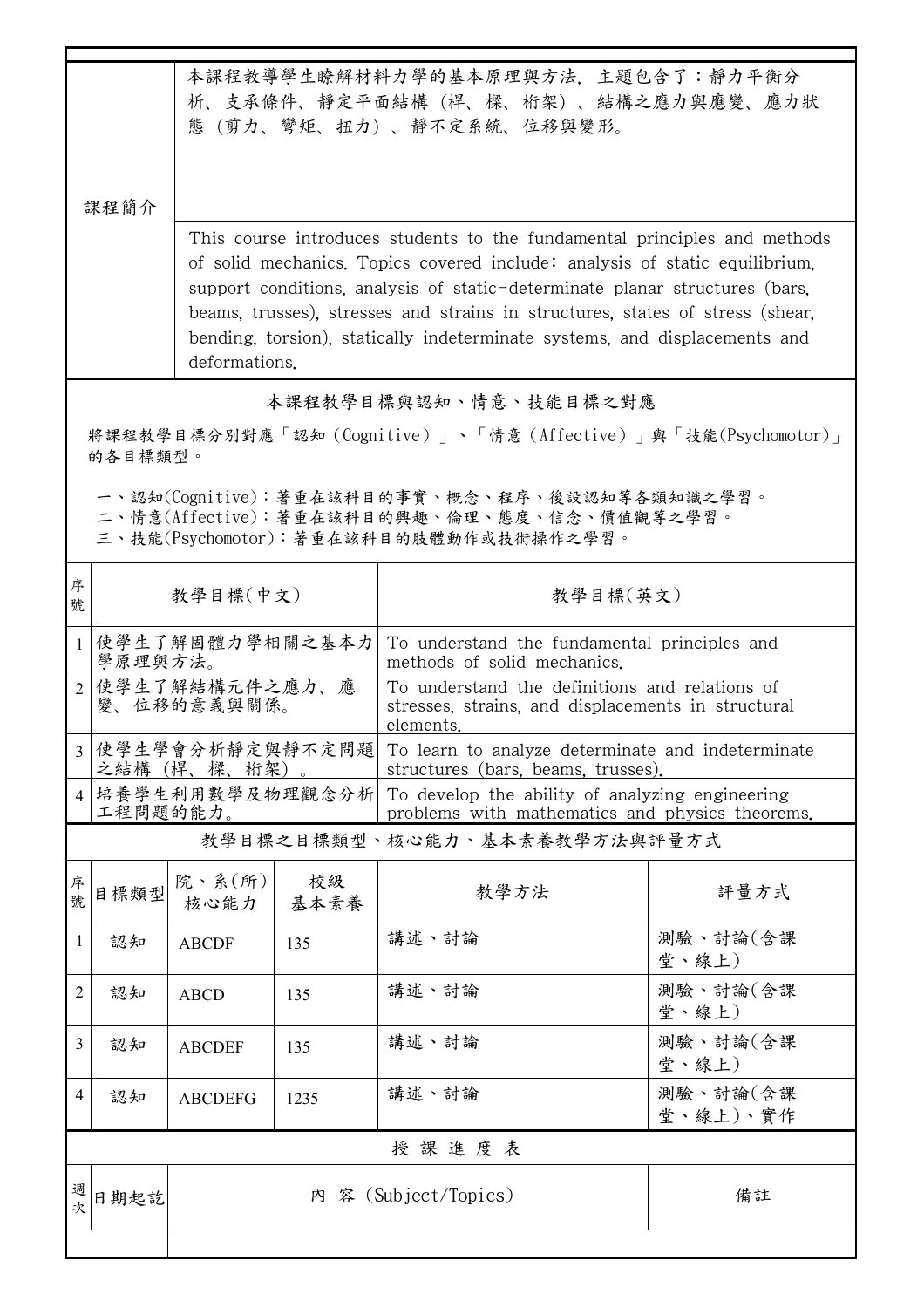| 1           | $111/02/21$ ~<br>111/02/25 | Tension, Compression, and Shear                                                                |  |  |  |
|-------------|----------------------------|------------------------------------------------------------------------------------------------|--|--|--|
| 2           | $111/02/28$ ~<br>111/03/04 | Tension, Compression, and Shear                                                                |  |  |  |
| 3           | $111/03/07$ ~<br>111/03/11 | Axially Loaded Members                                                                         |  |  |  |
| 4           | $111/03/14$ ~<br>111/03/18 | Axially Loaded Members                                                                         |  |  |  |
| 5           | $111/03/21$ ~<br>111/03/25 | Axially Loaded Members                                                                         |  |  |  |
| 6           | $111/03/28$ ~<br>111/04/01 | Torsion                                                                                        |  |  |  |
| 7           | $111/04/04$ ~<br>111/04/08 | Torsion                                                                                        |  |  |  |
| 8           | $111/04/11$ ~<br>111/04/15 | Torsion                                                                                        |  |  |  |
| 9           | $111/04/18$ ~<br>111/04/22 | Torsion                                                                                        |  |  |  |
| 10          | $111/04/25$ ~<br>111/04/29 | 期中考試週                                                                                          |  |  |  |
| 11          | $111/05/02$ ~<br>111/05/06 | Shear Force and Bending Moment                                                                 |  |  |  |
| 12          | $111/05/09$ ~<br>111/05/13 | Shear Force and Bending Moment                                                                 |  |  |  |
| 13          | $111/05/16$ ~<br>111/05/20 | Stresses in Beams                                                                              |  |  |  |
| 14          | $111/05/23$ ~<br>111/05/27 | Stresses in Beams                                                                              |  |  |  |
| 15          | $111/05/30$ ~<br>111/06/03 | Stresses in Beams                                                                              |  |  |  |
| 16          | $111/06/06$ ~<br>111/06/10 | Stresses in Beams                                                                              |  |  |  |
| 17          | $111/06/13$ ~<br>111/06/17 | Stresses in Beams                                                                              |  |  |  |
| 18          | $111/06/20$ ~<br>111/06/24 | 期末考試週                                                                                          |  |  |  |
| 修課應<br>注意事項 |                            | 筆記請至「iClass平台」下載。                                                                              |  |  |  |
|             |                            |                                                                                                |  |  |  |
|             | 教學設備                       | 電腦、投影機                                                                                         |  |  |  |
| 教科書與<br>教材  |                            | "Mechanics of Materials", B. J. Goodno and J. M. Gere, SI Edition Brief 2nd<br>Edition. (高立圖書) |  |  |  |
| 參考文獻        |                            |                                                                                                |  |  |  |
|             |                            |                                                                                                |  |  |  |
|             |                            |                                                                                                |  |  |  |
|             |                            |                                                                                                |  |  |  |